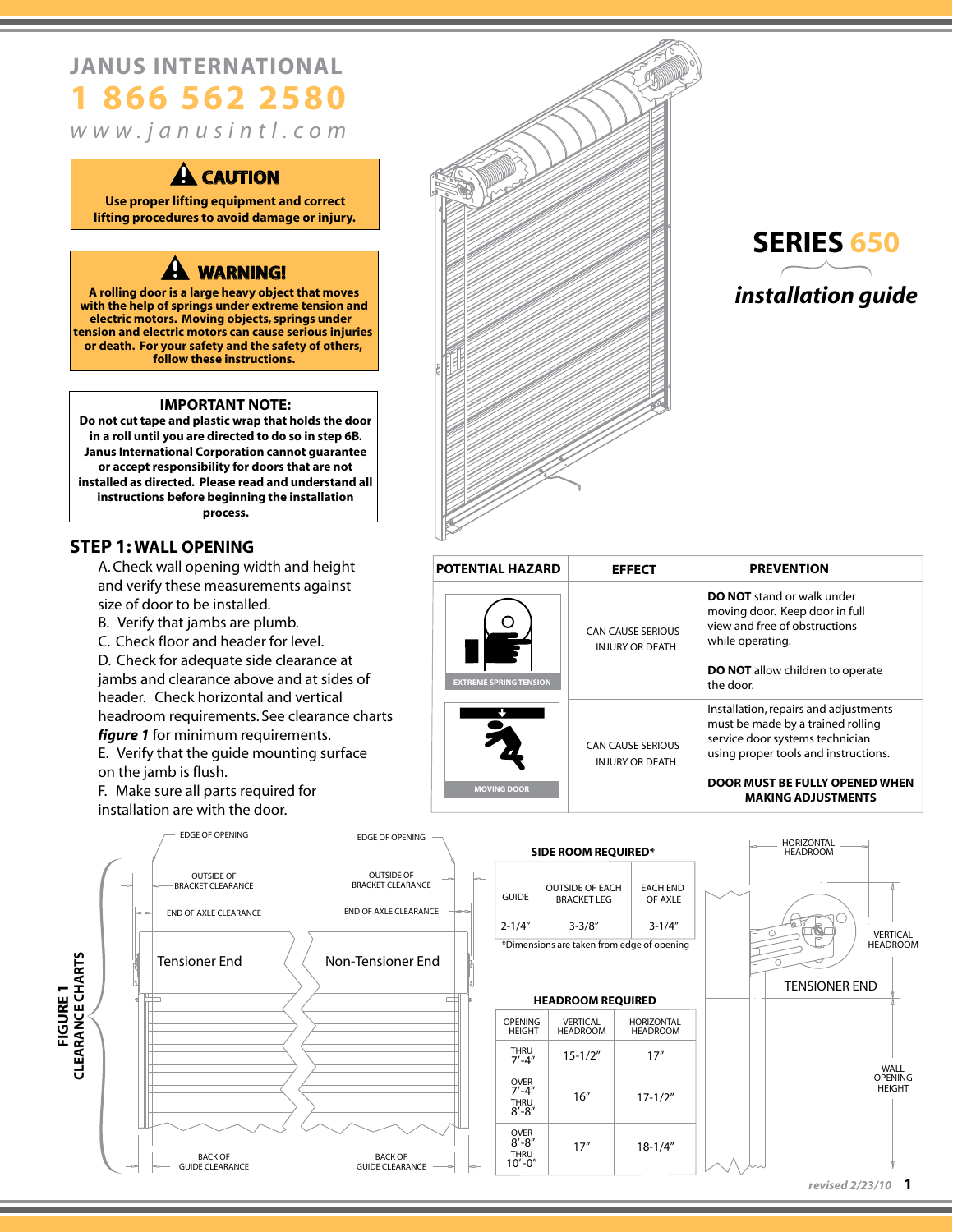#### **STEP 2: POSITION DOOR AND PARTS**

- A. Make sure floor is clean in order to prevent damage to curtain.
- B. On inside of building, place left guide on floor perpendicular to opening with guide bottom close to the left jamb and the top toward inside of building. Do the same with the right guide to the right jamb. *See figure 2.*
- C. Place door on floor at top of and between guides. Rotate door as necessary to locate bottom bar against floor. *See figures 2 and 3.*

TENSIONER BRACKET

D. Distribute hardware parts to appropriate areas.



**NOTE: Brackets, tensioner, spring(s) and curtain mounted latch are pre-assembled to the door at the factory. Do not remove.**

#### **STEP 3: GUIDES TO BRACKETS INSTALLATION**

- A. At tensioner end of door, lift flange on tensioner pawl until end of the pawl clears the tensioner ratchet wheel. Rotate bracket in order to position short leg end upward. Release flange on pawl and allow end to engage with the nearest tooth on the ratchet wheel. *See figure 3.*
- B. Bring top end of guide in alignment with bracket and insert hooks on bracket into slots in guide.
- C. Slide bracket and guide together until locking tab in guide fully engages notch in bracket.
- D. If locking tab does not fully engage with bracket notch, use a hammer and punch to bend tab into bracket notch.
- E. Repeat steps 3B through 3D for non-tension bracket and guide. The bracket will require being held in position.

### **WARNING!**

**Locking tab in guide must fully engage with notch in bracket. Failure to do so may allow the door to fall during installation, which can cause serious injury or death and/or damage to door.** 

**NOTE: For opening heights over 8'-8", clamp bottom of brackets to guides with locking pliers in order to ensure rigidity of top of guide while lifting. Remove pliers after securing brackets to jambs.**





WOOD JAMBS USING 1/4-10 X 1" LAG USING 1/4" X 1-3/4" WEDGE-BOLT CONCRETE/MASONRY JAMBS **2** *revised 2/23/10*



2"

STEEL JAMBS USING 1/4-14 X 1" TEKS

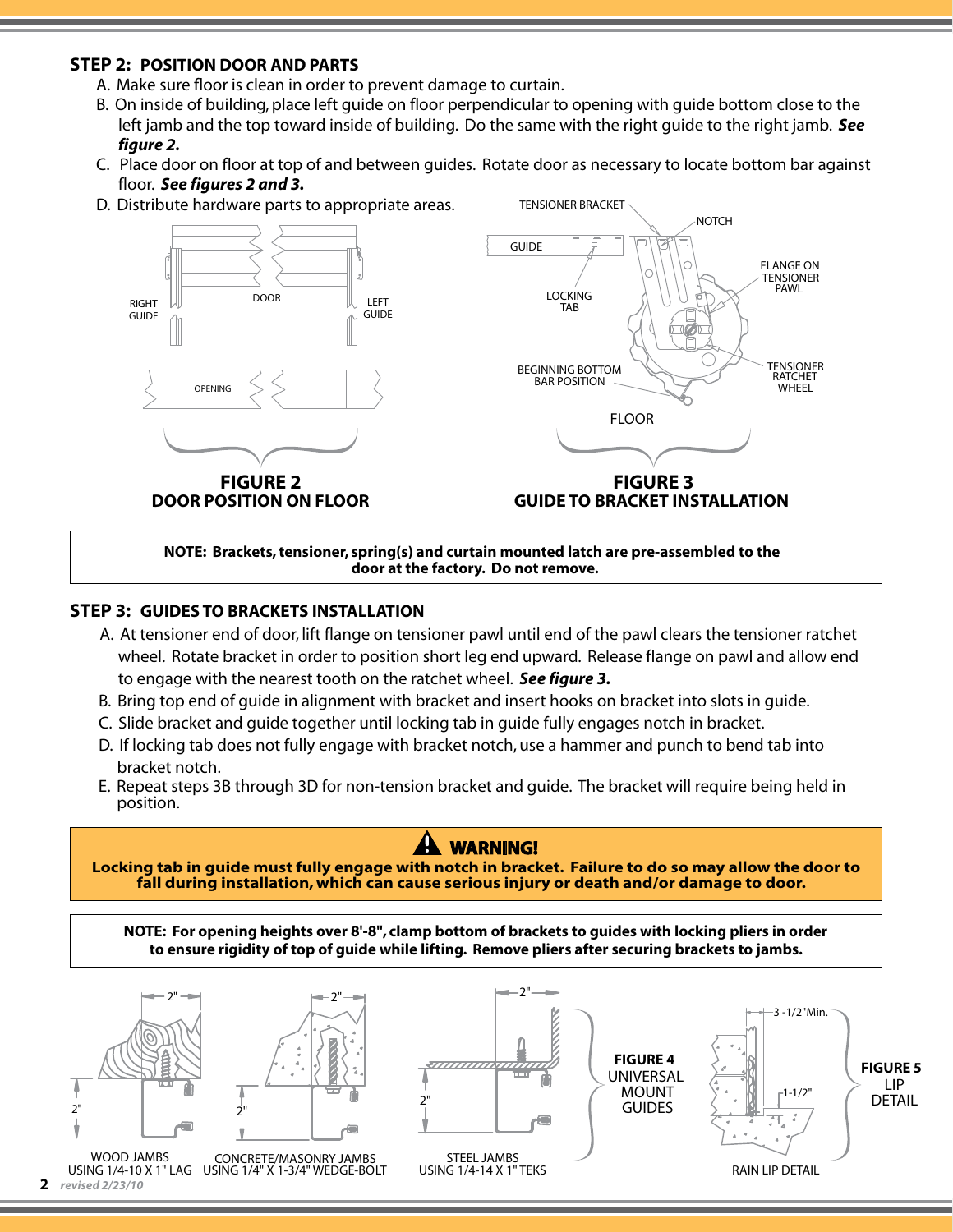#### **STEP 4: LIFTING DOOR ASSEMBLY**

- A. Move door and guide assemblies toward wall opening with bottom of guides resting next to jambs.
- B. Lift door assembly evenly, pivoting around bottom of guides. *See figure 6.*

## **WARNING!**

**Two installers are required to lift door assembly into position against jambs. The guides are not designed to support the door weight during a one man installation. Attempting installation with only one installer can result in serious injury and/or damage to door. Do not leave door unattended until it is securely attached to jambs.**



#### **FIGURE 6 LIFTING DOOR ASSEMBLY**

#### **STEP 5: GUIDES AND BRACKETS TO JAMB**

- A. Attach brackets and guides to jambs using fasteners shown in *table 1.*
- B. The guides should be mounted centered about the opening and spaced curtain width  $+1$ " apart measured from back of guide to back of guide. *See figure 7.* Both guides must be plumb.
- C. The appropriate fastener must be installed at each hole location in brackets and guides. *See table 1.*

**TABLE 1:** Wall Fasteners included for jamb attachment of Brackets and Guides.

| <b>ITFM</b>            | <b>JAMB</b>              | <b>FASTENERS</b>                             | <b>DRILL SIZE</b> |
|------------------------|--------------------------|----------------------------------------------|-------------------|
| <b>Brackets</b><br>and | Concrete or Filled Block | 1/4" x 1-3/4" Powers Wedge-Bolt Powers 01314 |                   |
|                        | Steel-Structural         | 1/4"-14 x 1" TEKS Screw                      | None              |
| Guides                 | Steel-Rollup Frame       | 1/4"-14 x 7/8" Stitch TEKS Screw             | None              |
|                        | Wood                     | $1/4"$ -10 x 1" Lag Screw                    | None              |



**Door can fall if both brackets are not securely fastened to the jambs. All fasteners attaching brackets to jambs must fit securely into a structural member or surface. If door falls, serious injury or death and/or damage to door can result.**

#### **NOTE: Welding of guides to the jambs is not recommended.**



#### **STEP 6: SETTING INITIAL SPRING TENSION**

- A. Rotate door 1-1/2 revolutions in the direction that would send the bottom bar down through the guides.
- coil. Direct the bottom bar down into the guides, stopping just past the head stop area and hold securely through completion of step 7. B. While firmly holding the door at the bottom bar, cut the tape and plastic wrap that holds the door in a

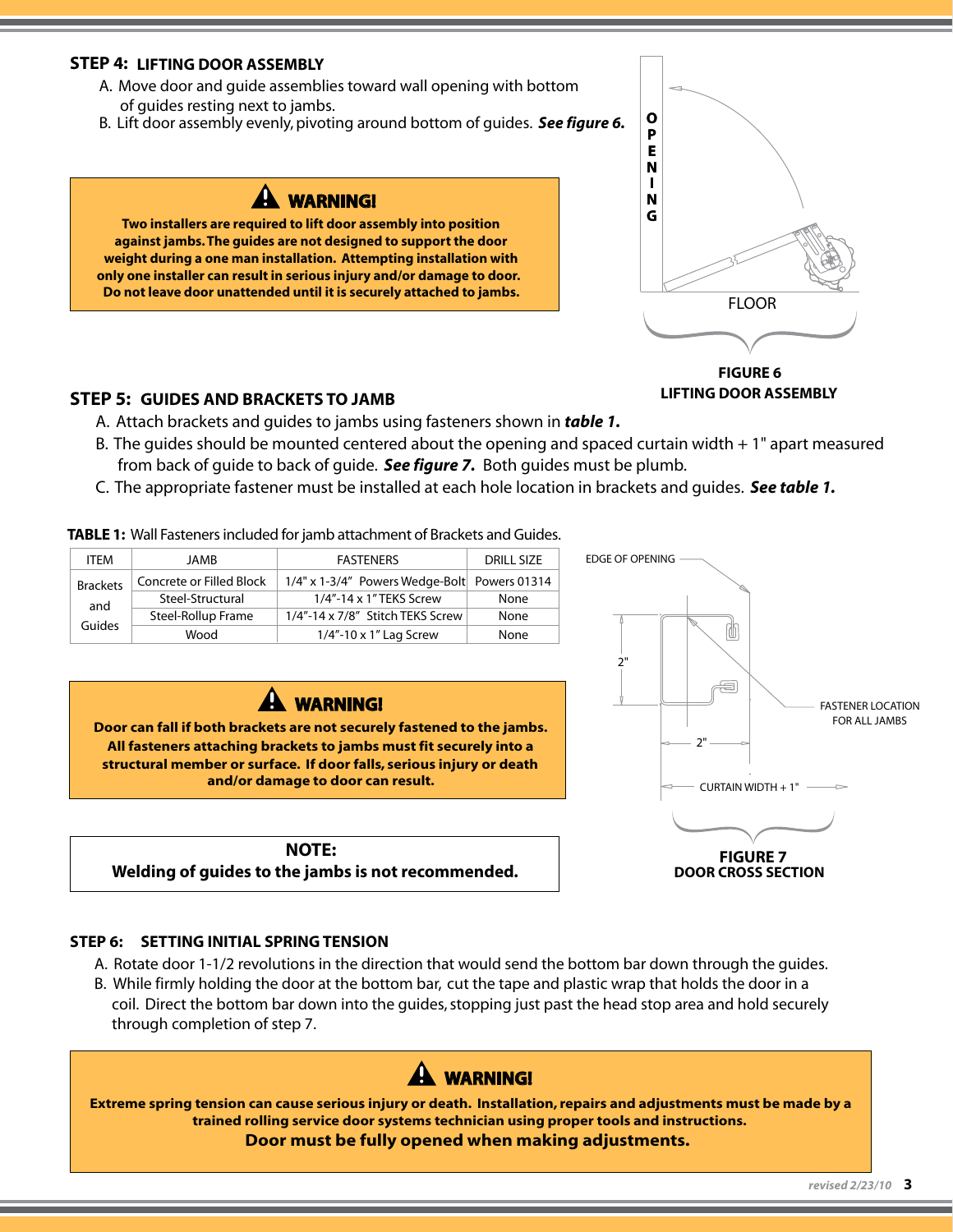#### **STEP 7: HEAD STOPS**

- A. Slide head stop from inside of each guide. *See figure 8.*
- B. Secure each head stop to quide with  $1/4$ -20 x  $1/2$ " thread cutting type F hex screw.



**to travel beyond the guides resulting in door damage and or personal injury.**

#### **STEP 9: CHECK DOOR OPERATION**

- A. Lower and raise the door to test the door balance.
- B. If door is easy to close, but hard to open; increase spring tension.
- C. If door is hard to close, but easy to open; decrease spring tension.

#### **STEP 10: ADJUST SPRING TENSION**

- A. Place 3/8" diameter winding bar in tensioner ratchet wheel. *See figure 11.*
- B. Rotate winding bar in the down direction to increase spring tension. Each engagement of a tooth equals 1/8 turn.
- C. To decrease spring tension, pull down slightly on winding bar until pawl disengages tooth. Lift flange on pawl and move winding bar up until past the pawl/tooth engagement. Allow pawl to rest on ratchet wheel and continue moving winding bar up until the pawl is fully engaged with the tooth.
- D. Remove winding bar and operate door.
- E. Repeat steps 10A through 10D as necessary. **WARNING! DOOR MUST BE FULLY OPENED WHEN MAKING ADJUSTMENTS.** TENSIONER BRACKET **TENSIONER** RATCHET WHEEL **TENSION** LESS MORE **TENSION** FLANGE ON **TENSIONER** PAWL WINDING BAR 3/8" DIAMETER **FIGURE 11 ADJUST SPRING TENSION**

**NOTE: Latch slide slot in the guide may require adjusting after door installation due to variances in manufacturing and/or site conditions.**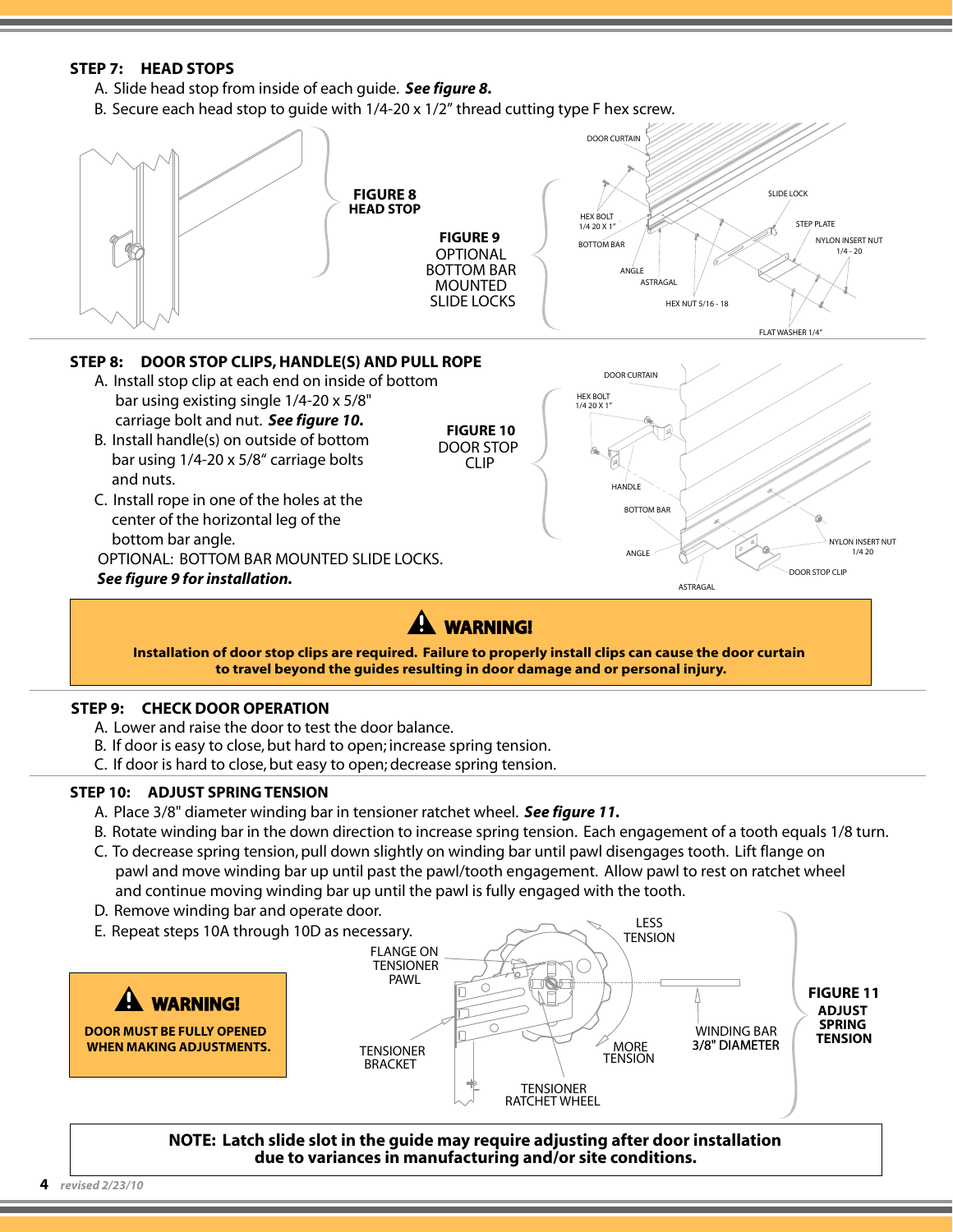#### **NOTE:**

**Brackets, tensioner, spring(s) and curtain mounted latch are pre-assembled to the door at the factory. Do not remove.**

#### **GUIDES - TO - BRACKETS INSTALLATION (SNAP ON)** *See figure 12.*

- A. At tensioner end of door, lift flange on tensioner pawl until end of the pawl clears the tensioner rachet wheel. Rotate bracket in order to position short leg end upward. Release flange on pawl and allow end to engage with the nearest tooth on rachet wheel. *See figure 3.*
- B. Bring top end of guide in alignment with bracket and insert hooks on bracket into slots guide.
- C. Slide bracket and guide together until locking tab in guide fully engages notch in bracket.
- D. If locking tab does not fully engage with bracket notch, use a hammer and punch to bend tab into bracket notch.
- E. Repeat steps A through D for other bracket and guide. The bracket will require being held in position.

**NOTE: For opening heights over 8'-8", clamp bottom of brackets to guides with locking pliers in order to ensure rigidity of top of guide while lifting. Remove pliers after securing brackets to jambs.**

#### **GUIDES - TO - BRACKETS INSTALLATION (BOLT ON)** *See figure 13.*

A. Attach door to bracket guides. Use 2 each 1/4-20 x 5/8" carriage bolts and 1/4-20 serrated flange hex nuts per bracket.